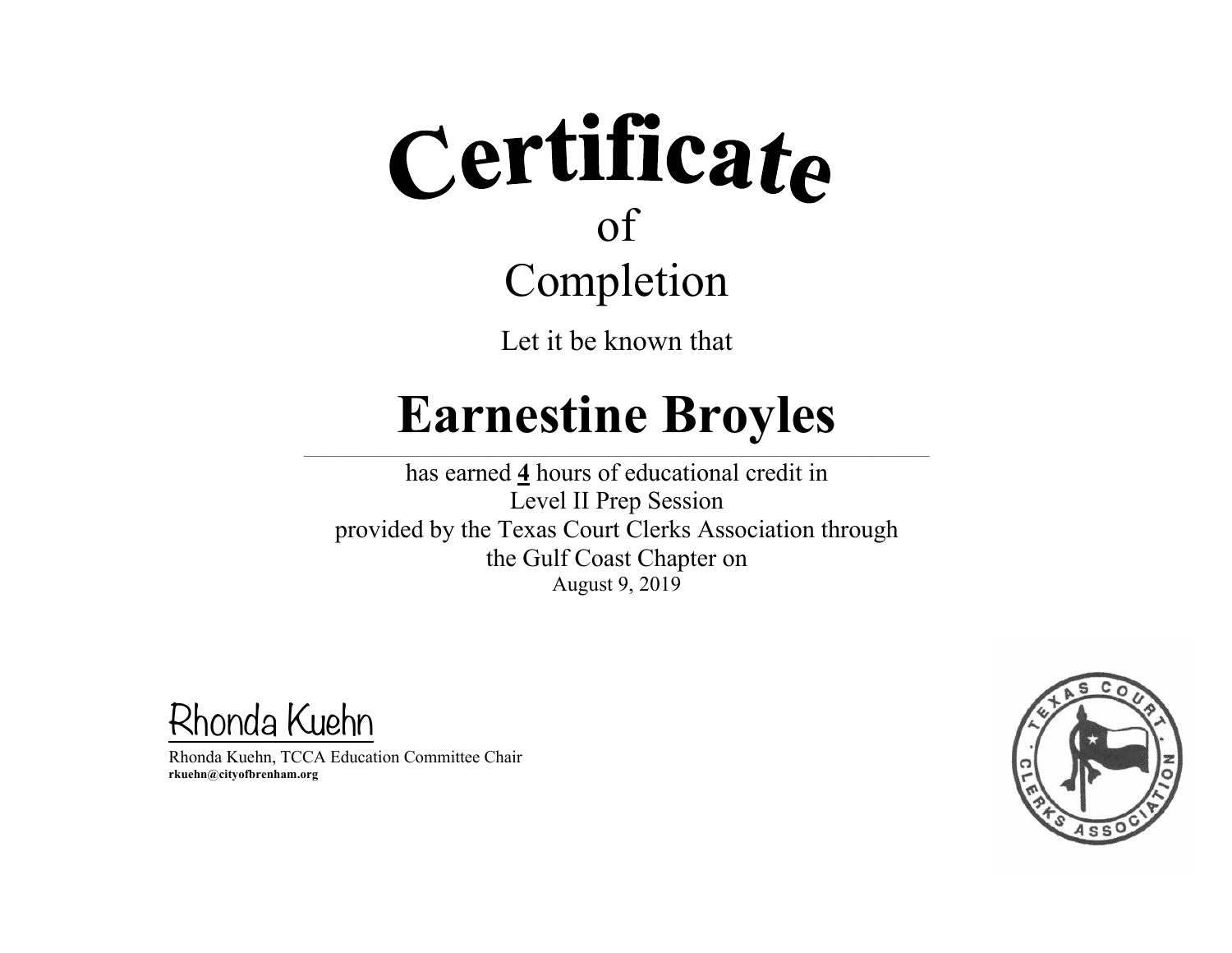Let it be known that

#### **Monica Culpepper**  $\mathcal{L} = \{ \mathcal{L} = \{ \mathcal{L} = \{ \mathcal{L} = \{ \mathcal{L} = \{ \mathcal{L} = \{ \mathcal{L} = \{ \mathcal{L} = \{ \mathcal{L} = \{ \mathcal{L} = \{ \mathcal{L} = \{ \mathcal{L} = \{ \mathcal{L} = \{ \mathcal{L} = \{ \mathcal{L} = \{ \mathcal{L} = \{ \mathcal{L} = \{ \mathcal{L} = \{ \mathcal{L} = \{ \mathcal{L} = \{ \mathcal{L} = \{ \mathcal{L} = \{ \mathcal{L} = \{ \mathcal{L} = \{ \mathcal{$

has earned **4** hours of educational credit in Level II Prep Session provided by the Texas Court Clerks Association through the Gulf Coast Chapter on August 9, 2019

Rhonda Kuehn

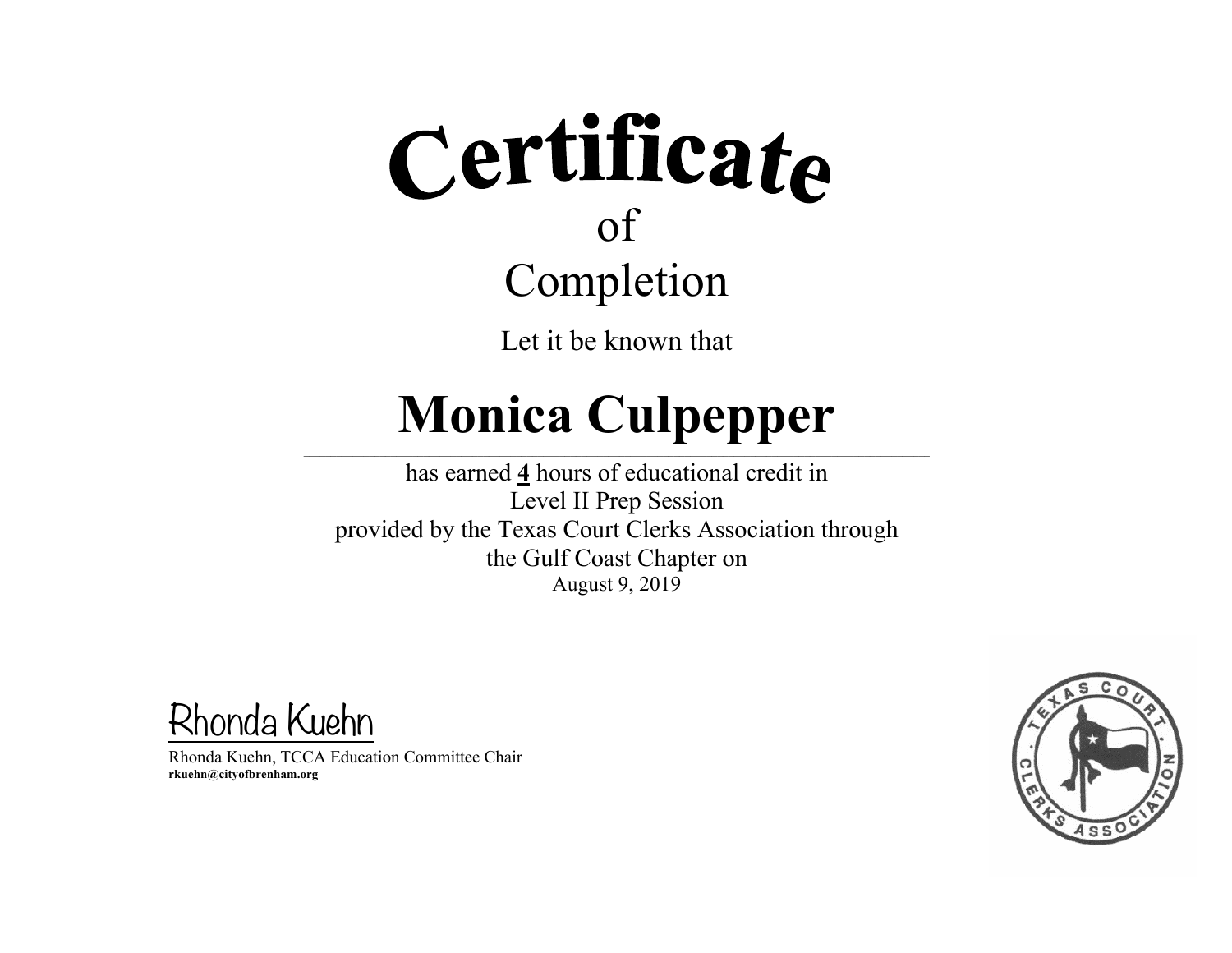Let it be known that

## **Celaida Dejoie**

 $\mathcal{L} = \{ \mathcal{L} = \{ \mathcal{L} = \{ \mathcal{L} = \{ \mathcal{L} = \{ \mathcal{L} = \{ \mathcal{L} = \{ \mathcal{L} = \{ \mathcal{L} = \{ \mathcal{L} = \{ \mathcal{L} = \{ \mathcal{L} = \{ \mathcal{L} = \{ \mathcal{L} = \{ \mathcal{L} = \{ \mathcal{L} = \{ \mathcal{L} = \{ \mathcal{L} = \{ \mathcal{L} = \{ \mathcal{L} = \{ \mathcal{L} = \{ \mathcal{L} = \{ \mathcal{L} = \{ \mathcal{L} = \{ \mathcal{$ 

has earned **4** hours of educational credit in Level II Prep Session provided by the Texas Court Clerks Association through the Gulf Coast Chapter on August 9, 2019

Rhonda Kuehn

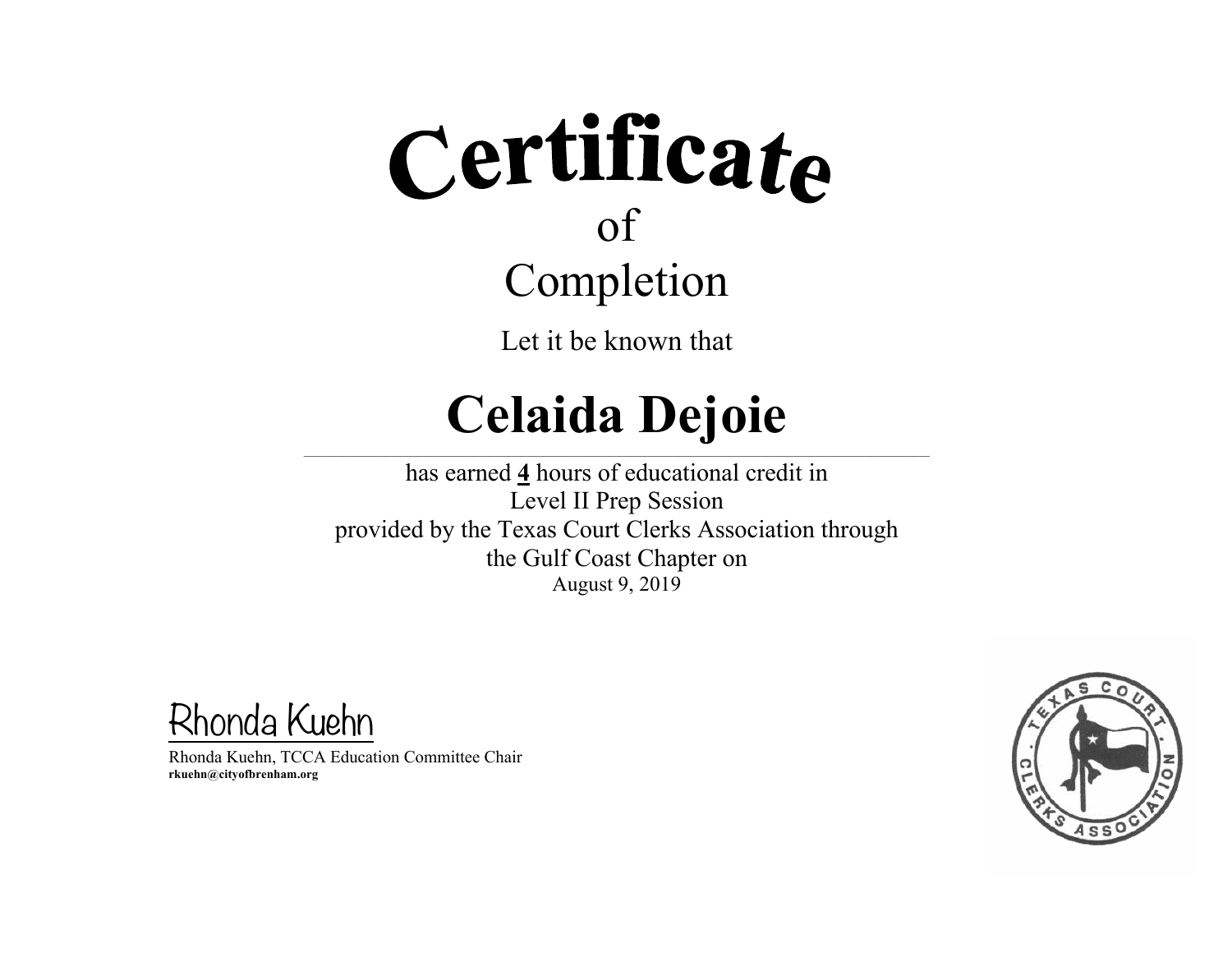Let it be known that

## **Charla Ethredge**

 $\mathcal{L} = \{ \mathcal{L} = \{ \mathcal{L} = \{ \mathcal{L} = \{ \mathcal{L} = \{ \mathcal{L} = \{ \mathcal{L} = \{ \mathcal{L} = \{ \mathcal{L} = \{ \mathcal{L} = \{ \mathcal{L} = \{ \mathcal{L} = \{ \mathcal{L} = \{ \mathcal{L} = \{ \mathcal{L} = \{ \mathcal{L} = \{ \mathcal{L} = \{ \mathcal{L} = \{ \mathcal{L} = \{ \mathcal{L} = \{ \mathcal{L} = \{ \mathcal{L} = \{ \mathcal{L} = \{ \mathcal{L} = \{ \mathcal{$ 

has earned **4** hours of educational credit in Level II Prep Session provided by the Texas Court Clerks Association through the Gulf Coast Chapter on August 9, 2019

Rhonda Kuehn